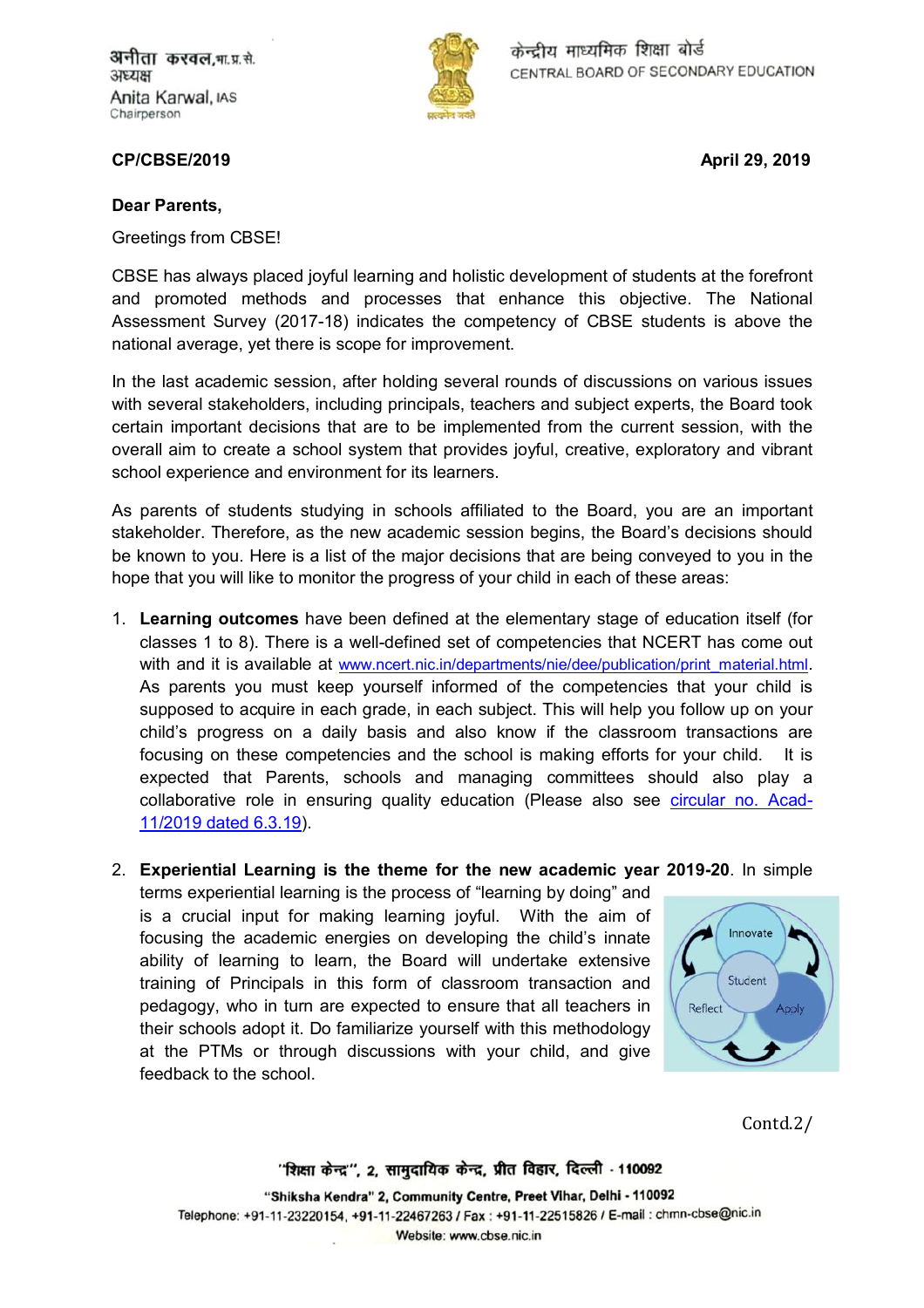- 3. As part of the Boards experiential pedagogy **every school shall compulsorily reserve a minimum of two periods per week, per class, for Art Education from classes I-X**. Art shall also be integrated with education, by using it as a tool for experiential learning. This has been done to enhance children's own ability to construct knowledge, and explore novel ways of learning. It is a clear departure from mechanical retrieval or so-called rote learning. Board recommends all forms of Art (visual and/or performing) in the form of education as well as integration. The Board has even incorporated culinary art for the students of classes VI to VIII (including lessons on cooking) while making art integration a cross-cutting theme across all disciplines. [\(Circular no. Acad-12/2019 dated 8.3.19\)](http://cbseacademic.nic.in/web_material/Circulars/2019/12_Circular_2019.pdf). It is an acknowledged fact that all disciplines being pursued by students at all stages require creative thinking and problem-solving abilities. Art education is one of the recognized methods of helping the child apply art-based enquiry, investigation and exploration, critical thinking and creativity for a deeper understanding of the concepts/topics in any subject at hand. The skill requirements of 21st century skills exactly match the skills that a child acquires through art education. Therefore, do encourage your children to take up various forms of art at all levels, as maybe offered by the school.
- 4. To give impetus to sports and physical Education, the Board has made it **compulsory for all schools to ensure one period of sports per day, for classes 1 to 12**, from the academic session 2019-20. ([Circular no. Acad-10/2018 dated](http://cbseacademic.nic.in/web_material/Circulars/2018/10_Circular_2018.pdf)  21.3.18 and [circular. no. Acad-16/2019 dated 9.3.19\)](http://cbseacademic.nic.in/web_material/Circulars/2019/16_Circular_2019.pdf). There is a growing body of research that directly links a child's participation in sports and physical activities to her achievements in academics. There is evidence that physical activity leads to long lasting changes in brain wiring, leading to improvements in memory, concentration span, and numeracy and literacy skills. The alleviation of anxiety and depression through sports is a well-known aspect. Similarly, worldwide research has proven that the practice of Yoga reduces cortisol levels, thereby raising the immunity of the body; it also leads to better cardio and respiratory health, aside from maintaining a balanced metabolism. It would be in the interest of your child's mental and physical growth if you encourage her to regularly participate in physical activities in school and outside school. In case the school has not made provisions for daily one period of sports/games/yoga activities, do take up the matter with the school and ensure that your child benefits from this crucial input for her overall progress.

Contd.3/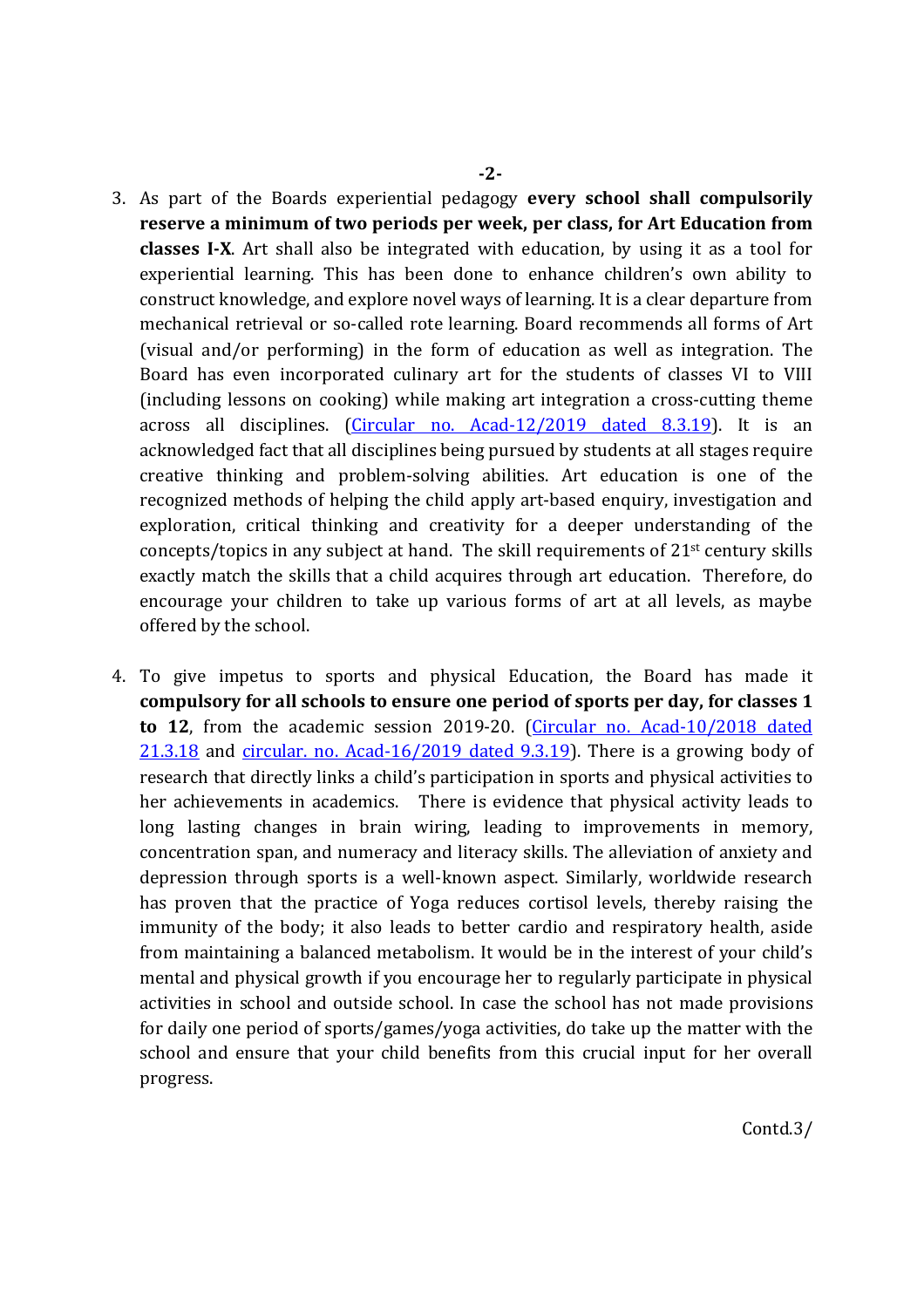- 5. The Board has mandated only one subject amongst five in class 12, that is, language, which may be either English or Hindi. For the rest of the four subjects, the child is free **to choose any combination of subjects, provided it is available at his/her school**. It is clarified that the Board does not have any system of "streams" of study. Streams are made by schools on the basis of the subjects being taught there. Therefore, while choosing the combinations, do guide your child keeping aptitude, interest, inclination and future studies in mind.
- 6. **The compendium of courses after +2**, is the first of its kind effort of the Board to facilitate students and parents while scouting for right choices in traditional, popular and new age courses. The information is available on CBSE website [www.cbse.nic.in](http://www.cbse.nic.in/). If your child has just completed class X, this would be the right time for you and your child to go through this compendium to help the child decide the combination of subjects that she would like to take up at senior secondary level.



7. The future belongs to the generation that is ready with future skills. The **introduction of Artificial Intelligence, Early Childhood Care Education and Yoga as skill subjects** is one of the novel concepts brought into the classrooms by

CBSE. The skill subjects may be offered as optional  $6<sup>th</sup>$  subject at Class IX and as compulsory elective in class XI, from the Session 2019-2020, onwards. These courses offer an alternative to students for building their capabilities in job oriented areas. The skill sets for these courses have been aligned with job roles as

stipulated in NSQF, which will enable the students to excel and emerge successful in real life. These courses are offered in collaboration with professional organizations and joint certificates are issued, which enhance the job prospects of the students. To enhance the multidisciplinary approach in teaching learning and also to sensitize the new generation, schools may start AI "Inspire module" of 12 hours at Class VIII itself. The Board will provide necessary support and guidance towards training and capacity buildi[ng of teachers of Skill subjects from time to time. \(](http://cbseacademic.nic.in/web_material/Circulars/2019/14_Circular_2019.pdf)Circular no. 14/2019 dated 9.3.19). If your child's school is offering any of these subjects, you may like to guide your child in this regard.

8. Being a learner-centric Board, the focus of the Board is on enhancing critical thinking, problem solving, collaborative and effective communication skills of students and accordingly it has **modified assessment and evaluation patterns**.



Contd.4/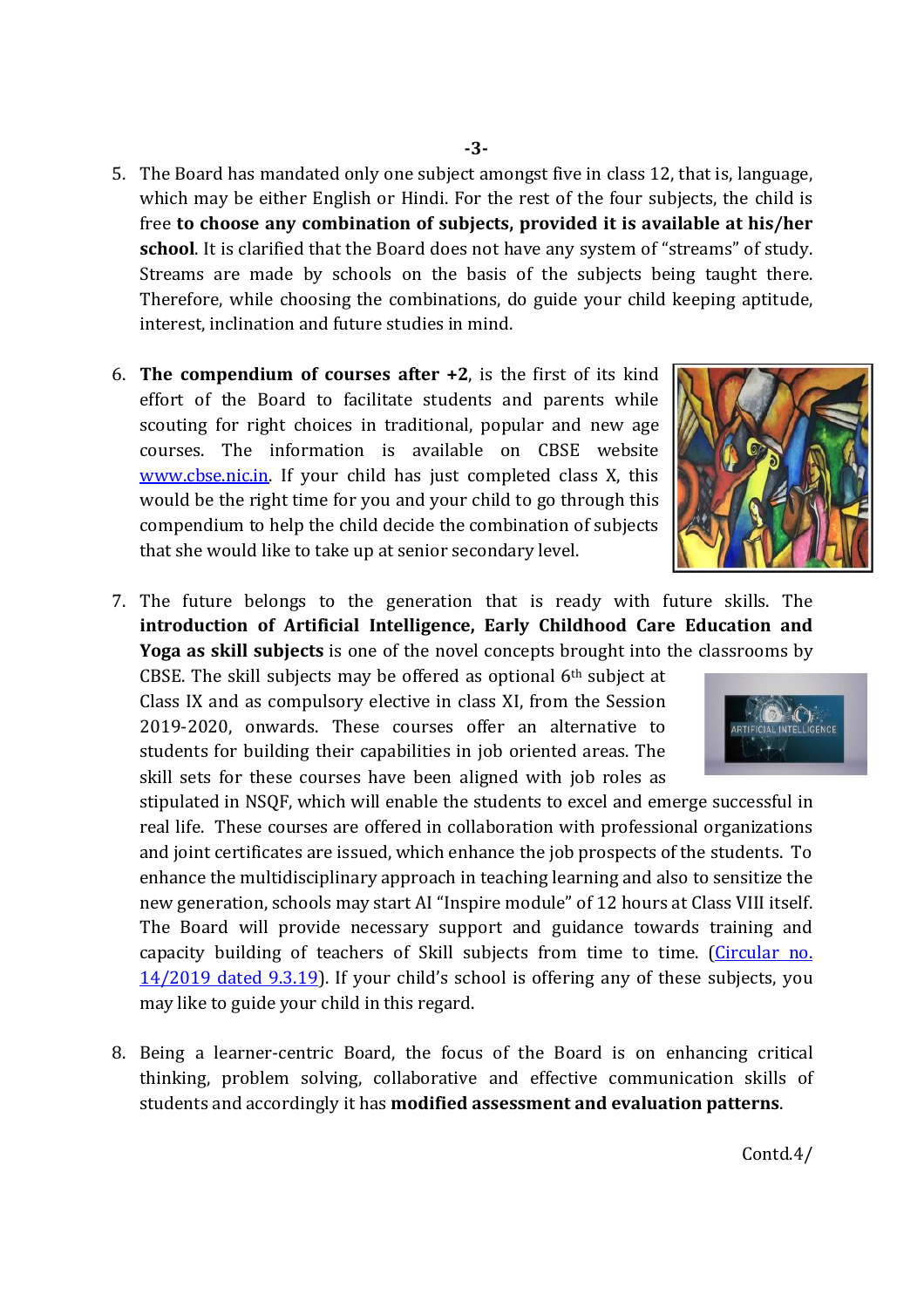Please go through the Boards circular in this regard (available on our website), very carefully [\(Circular no. Acad-11/2019, dated 6.3.19\)](http://cbseacademic.nic.in/web_material/Circulars/2019/11_Circular_2019.pdf). You may need to discuss the new pattern with your child appearing for class X or XII Board examinations. Please keep in touch with the Board's website and the school to know when the sample question papers based on the new pattern are made available. Do help your child get familiar with this new pattern.

- 9. Almost all academic subjects already had 20 marks earmarked for school-based assessment in classes 10 and 12, except Mathematics, languages, political science and legal studies in class 12. These subjects too have been assigned **20 marks for the purpose of internal assessment** in class XII from the academic year 2019-20. **School based assessments have assumed greater significance for the Board**  exams from now on. For example, vide Board's circular no. Acad-11/2019 dated 6.3.19, mentioned at serial number 8 above, the Board has laid down the structure of school-based assessment for class X to include multiple assessment strategies including quizzes/concept maps/exit cards, portfolio preparation, project work in social science for subject enrichment, etc. Please ensure that your child attends classes regularly and is able to do well in school-based assessment too, before appearing in the Board examination, as it is mandatory to pass in school-based assessment and Board exams to be declared as pass.
- 10. CBSE has taken a path breaking decision in having **two levels of examinations in Mathematics in secondary classes for the academic session ending March, 2020 onwards, for class X Board exams** and related FAQs at [http://cbseacademic.nic.in/web\\_material/Circulars/2019/03\\_Circular\\_2019.pdf](http://cbseacademic.nic.in/web_material/Circulars/2019/03_Circular_2019.pdf) and http://cbseacademic.nic.in/web\_material/Circulars/2019/03\_CircularFAQ\_2019.pd f). The students can opt for either Maths Standard (present level of examination) or Maths Basic (easier level of examination). While the Classroom teaching and internal assessment for both the levels of examinations will be the same, it is at the time for registering for the Board's exams, that the child can choose any one of the levels. Parent's guidance will be crucial at this stage.
- 11. The Board has advanced the dates for registering students for classes 9 and 11, and for registering candidates for Board exams in 2020 for classes 10 and 12. As a parent it is crucial that you guide your child in this exercise by carefully going through the related guidelines. **You must also ensure that all particulars with regard to your child that are filled up online are correct**. You will get an opportunity to check this when the school will ask for your signature on the print out of the filled online form of your child. Your alertness at this stage will go a long way in ensuring smooth sailing for your child.

Contd.5/